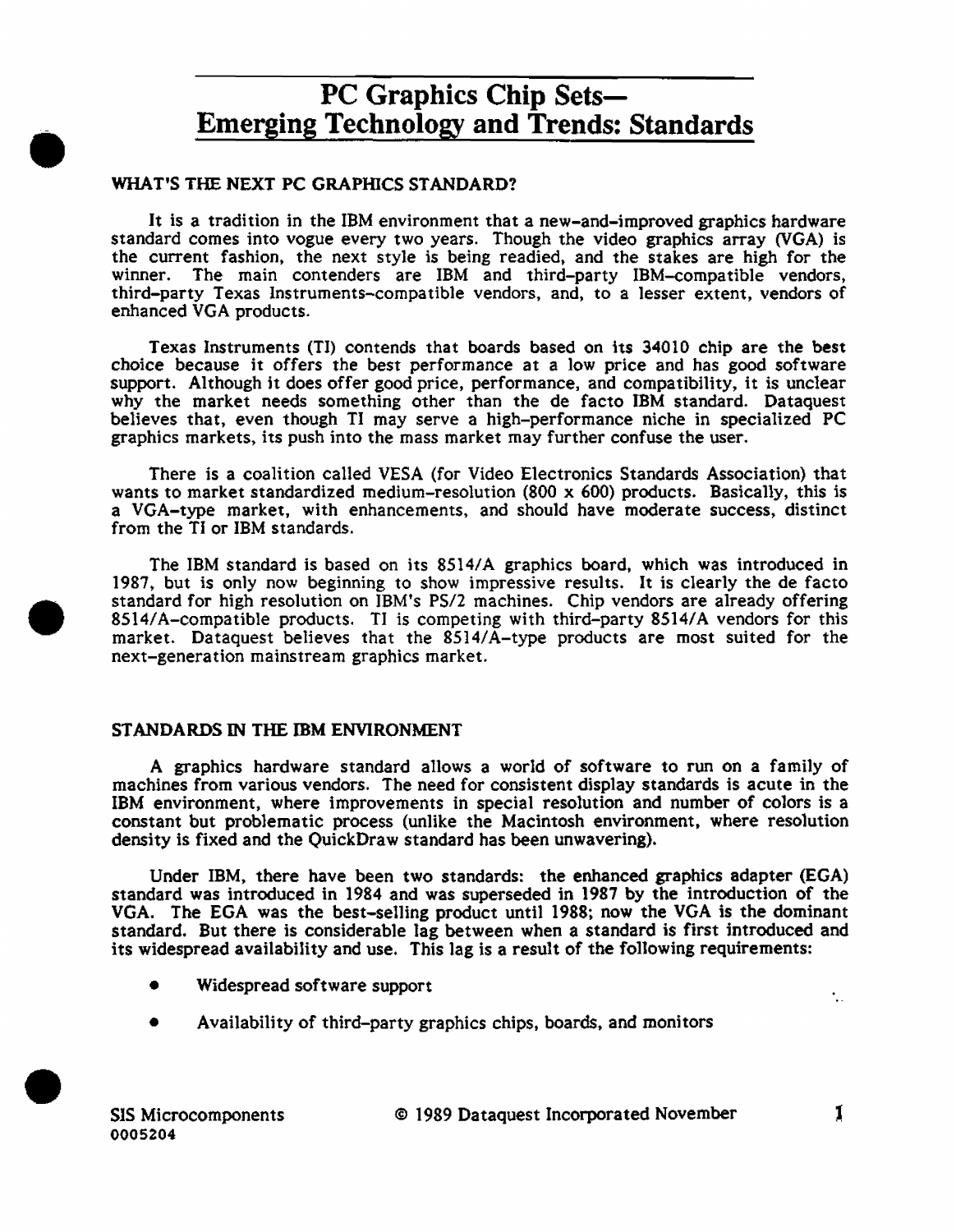- Readiness of the distribution channel
- Acceptance by the user community

We expect the VGA to continue to be the best-selling product for the foreseeable future, although the next standard after VGA will build up momentum over the next 18 months.

There is a historical trend worth noting that follows the introduction of a new graphics standard by IBM. The steps are as follows:

- Phase I-IBM introduces a new graphics standard.
- Phase HA-Third-party vendors introduce a semicompatible product.
- Phase IIB--Third-party vendors introduce a fully compatible product.
- Phase IIC--Third-party vendors introduce a fully compatible, but enhanced, version.
- Phase III--The original standard becomes a full commodity product.
- Phase IV--A new graphics standard is introduced.

This cycle can take about three years. In terms of current standards, the industry is • at about Phase III with the VGA and Phase IIB with the 8514/A. However, there is still considerable argument with regard to the acceptance of the 8514/A as the next standard after VGA, from certain camps that have alternative products to sell.

## Current Situation of Standards

According to the trade press and third-party vendors, there are arguments among various camps regarding the next standard after VGA. Discussions of the camps follow.

## The TI 34010/34020 TIGA

The Texas Instruments Graphics Architecture, or TIGA, is a new software interface from TI that will run on its 34010/34020 graphics processors. It will allow software written to the TIGA standard to run on any TI 34010/20-based graphics board that has been made TIGA compatible. This works as follows:

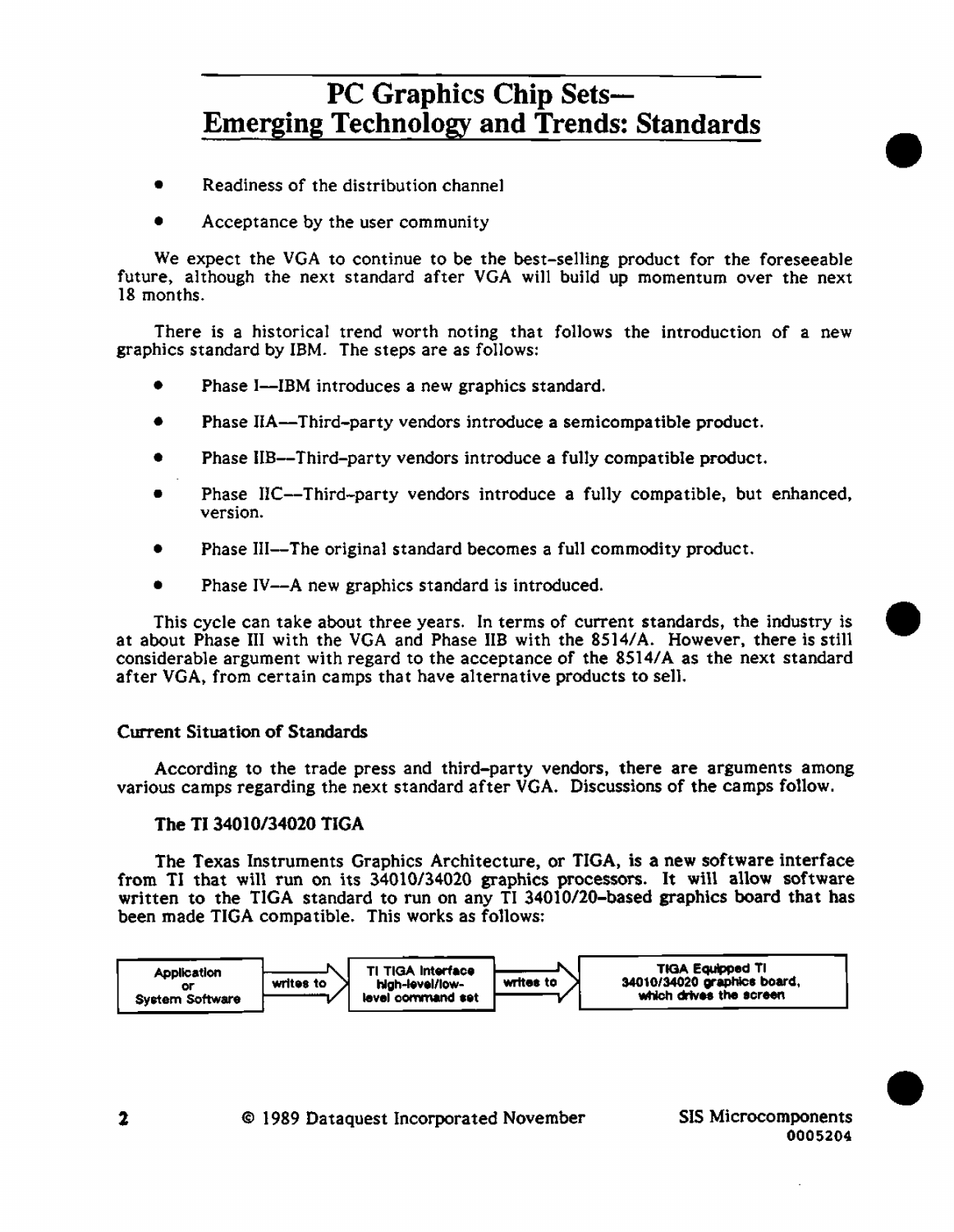TI is promoting the above scheme as the next-generation mainstream graphics standard, as opposed to IBM's 8514/A standard.

### IBM's 8514/A

•

•

•

The 8514/A is IBM's 1,024 x 768 resolution add-on board, and is based on proprietary VLSI parts. Software writes to the 8514/A as fo11ows:



#### Third-Party Consortium's VESA

VESA is a screen-addressing scheme from a consortium of third-party graphics vendors. The scheme is an extension of IBM's VGA standard for offering resolution higher than that offered on VGA, at 16 or 256 colors. It is intended as an interim step between the basic VGA (640 x 480 resolution, 16 colors) and the next  $1,024$  x 768 resolution standard. The consortium consists of graphics board, chip, and monitor vendors.

Each of these standards can support interlaced or noninterlaced screens, which is irrelevant to the applications software or graphics standard.

### THE STANDARDS BATTLE: 8514A, TIGA, AND VESA

Which one of the above standards or proposals is going to be the mainstream standard of the next few years?

To begin with, the VESA proposal is only an interim scheme that is to be used mainly with the current generation of 800 x 600 resolution-type multisynch monitors, and, in our view, it is not a long-term solution for 1,024 x 768 screens. The VESA proposal is acceptable for allowing enhanced VGA boards (which are mainly nonintelligent in nature) to come under one standards umbrella. The real battle is for an intelligent or processor-based 1,024 x 768 graphics standard, the two contenders for which are TI and IBM.

#### TI versus IBM

In Dataquest's view, there are four important fronts in the battle over the next graphics standard:

- Performance
- Compatibility

SIS Microcomponents 0005204

© 1989 Dataquest Incorporated November 3-

ŧ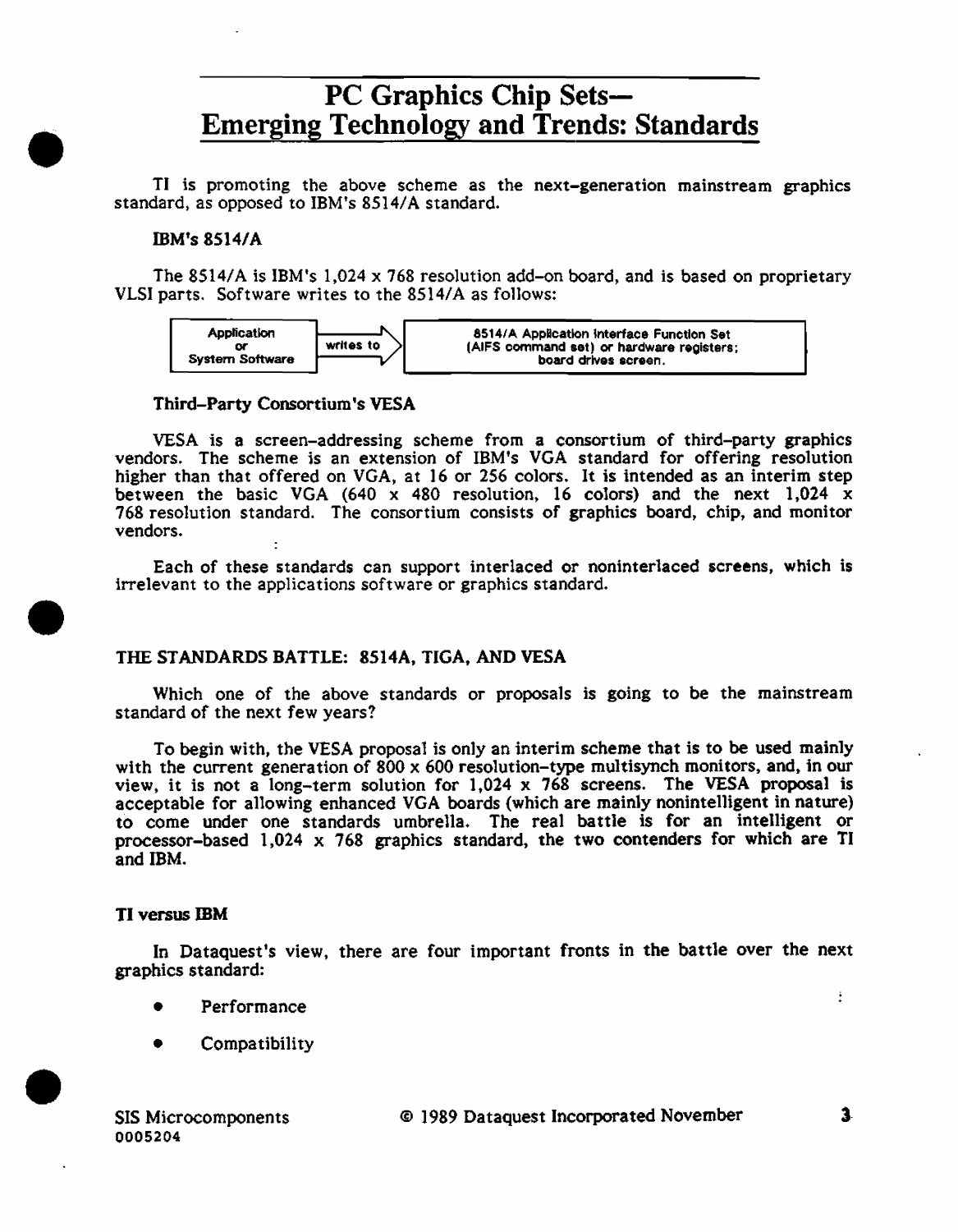- User frustration
- Price

## Performance

Historically, performance has been the most misused and abused area of comparison in all categories of graphics hardware before PC graphics-and this is again true in the current PC graphics battleground. Graphics performance numbers tend to be used like many statistics; that is, they are creatively selected and tailored to support any cause. So PC graphics performance numbers must be taken with a grain of sa1t. In genera], however, severa1 points can be safely observed:

- Tl 34010 (and the resulting board) is a midrange to high-performance part. But being software-programmable as a general-purpose processor, it does not have the very high performance of a specia1-purpose processor hardwired to perform a specific function. The 34020 wi11 be significantly faster-as will be the second iterations of competing parts.
- The IBM 8514/A chip set is a midrange part, specifically optimized for high performance in the IBM PC environment. It offers at 1east comparable, and often better, performance in the three important areas of BITBLT, 1ine drawing, and character support.

The fundamental difference between the two competing parts is that, although the • IBM part is hardwired to perform a limited set of functions quickly, it pays for this by not being as flexible as a general-purpose processor.

On the other hand, the TI part is a general-purpose, software-programmable microprocessor, which is why it is also usable in print controllers and fax machines. But it pays for this flexibility in raw drawing speed. (The old "no free lunch" principle-even the ill-fated, hardwired Intel 80786 was faster in some areas.)

The raging debate and hype (particularly from the Tl camp) is that one part guarantees better performance than the other. We be1ieve that the two parts are more similar in performance than dissimilar. Each is faster in some areas (TI does not own performance, although that is the message in the media), and each is expected to enhance its performance in the future. Furthermore, it would be naive to assume that third-party 8514/A parts will not be able to offer comparable performance in many cases and better performance in others.

Performance improvement is an ongoing process, provided one starts with a reasonable architecture, which is true for TI and IBM.

t,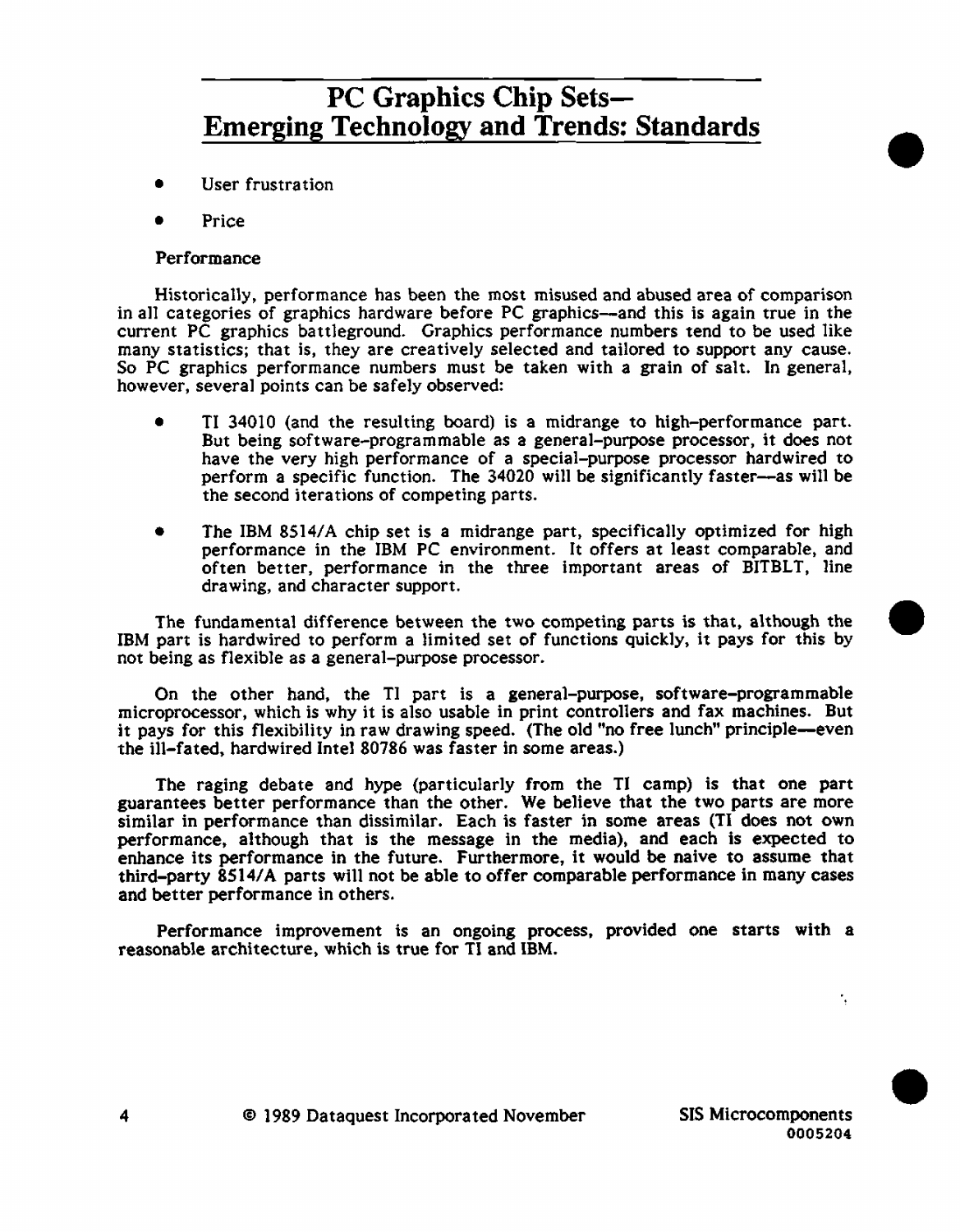## **Compatibility**

•

•

•

The fundamental mandate is to be compatible with all software written for the MS-DOS and OS/2 market at 1,024 x 768 resolution. This can be achieved in a number of ways:

- Be Tl/TICA compatible, and hope that most future software will support TICA either directly or under Windows and Presentation Manager (PM). This is a reasonable assumption.
- Be IBM 8514/A compatible, either directly or through Windows/PM. This is a good bet because we expect the 8514/A to become a de facto standard.

### The User Frustration Factor

Although TI is doing a very good job of eliciting software support for TICA, there can be little doubt about the support IBM will continue to command. It would appear that the question is which product is expected to have the most support. But even if the answer is IBM's  $8514/A$ , there is a larger question with regard to what we call the UFF, or the user frustration factor.

Dataquest believes that the aggravating incompatibilities in the PC environment make the PC less friendly to the average user than the Macintosh environment. Do users really need yet another standard? If vendors continue to muddy the waters with competing standards--in order to sell hardware at the expense of user friendliness-will the IBM platform ever be as friendly as the Mac?

### Price

The TI 34010 costs approximately \$20 to \$40. The 8514/A parts from clone vendors are expected to be priced in the same range, although it wi11 be higher at first. (This price is a small premium over VGA prices). Although the prices are similar for the graphics engine, what is different is the glue logic required for the finished board and its associated cost-which is expected to be lower for the more highly integrated 8514/A solutions. Another important issue is the expected economies of scale. If the 8514/A catches on as is forecast, there should be significant cost reductions. The competitive environment will also heavily impact prices: more than five vendors are expected to sell 8514/A parts, versus the sole-sourced TI part. Of course, such a highly competitive environment affects more than just pricing.



÷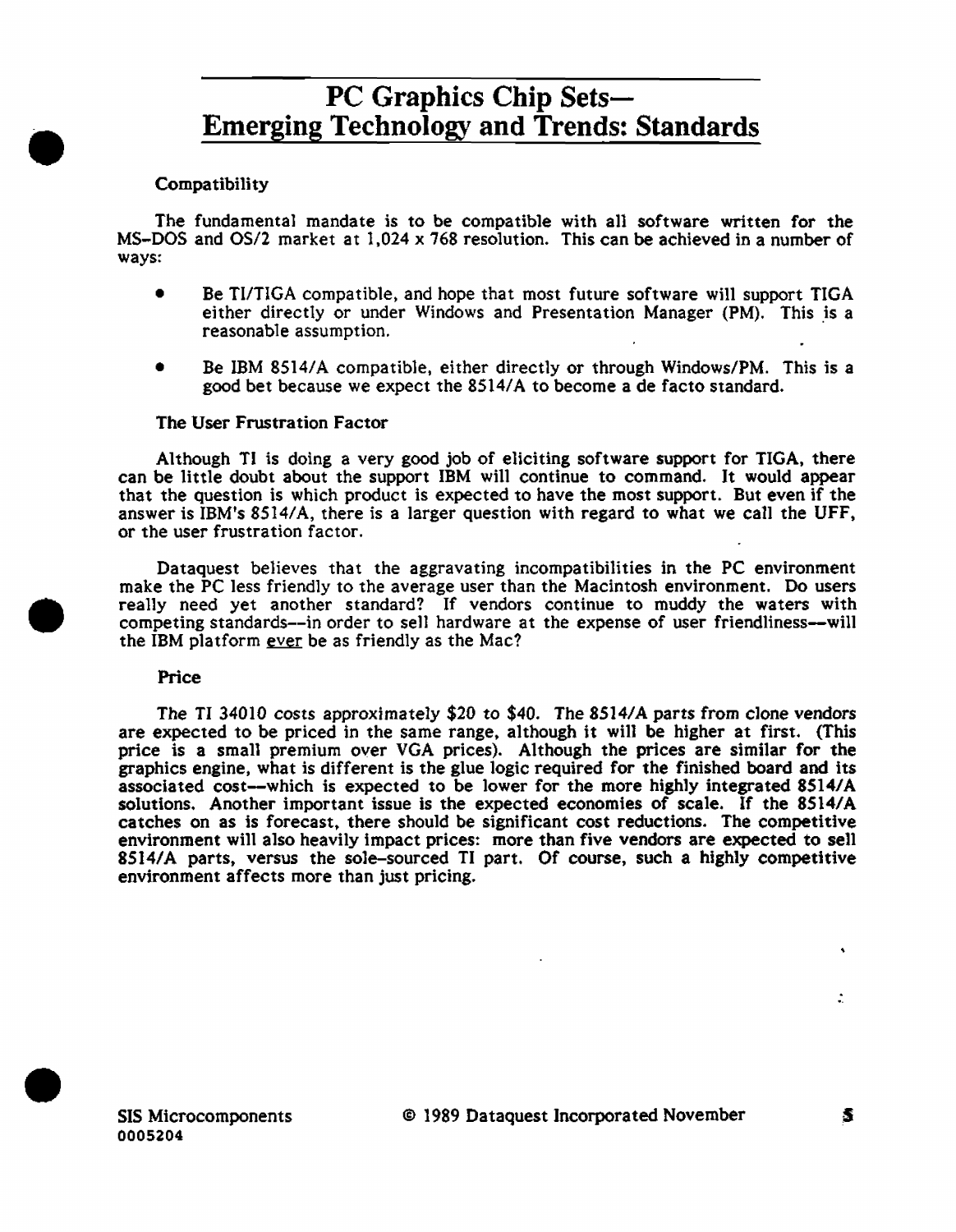### **VENDOR ACTIVITY**

### Texas Instruments

TI continues to promote its TI 34010 very aggressively and recently announced its standard graphics interface, cal1ed TIGA. Future graphics boards based on the TI part will be TIGA compatible, and software support is expected to be good. A number of vendors, including Compaq, De11, Hewlett-Packard, and Wyse, have announced products based on the TI part. (Compaq is having its board done by Renaissance GRX of Bellevue, Washington.)

#### Tseng

Tseng initia11y had aggressive plans to target the 8514/A with its own VLSI, as it did in the VGA market. However, how soon the company gets in the running is currently not known.

#### Chips and Technologies

Chips announced its 8514/A compatible single-chip solution, the 82C480, on June 27, 1989. The company is providing an interface driver, the Adapter Interface (Al), and will • also release a register specification document, giving software developers the option of bypassing the AI. The 82C480 offers ISA and MCA bus support (no EISA), interlaced display support to  $1,600 \times 1,200$  resolution, and noninterlaced display support up to 2,360 x 1, 770 resolution.

### Western Digital Imaging

Western Digital Imaging (WDI) was the first vendor to announce 8514/A-compatible chip set. On June 7 WDI announced a two-chip set, called the Personal Workstation Graphics Array 1 (PWGAI). The PWGAI offers ISA, MCA, and EISA bus support and supports both interlaced and noninterlaced monitors at up to  $1.280 \times 1.024$  resolution. The company will provide register-level interface The company will provide register-level interface specifications for software vendors.

#### Headland Technology

Headland Technology (formerly Video 7) reportedly is developing its own 8514/A-compatible chip set. The company is not expected to finish development in 1989, but it is planning to have 8514/A compatibles for 1990. In the past, it has offered boards based on another vendor's chip sets, and it may do so again. ·

6 @ 1989 Dataquest Incorporated November SIS Microcomponents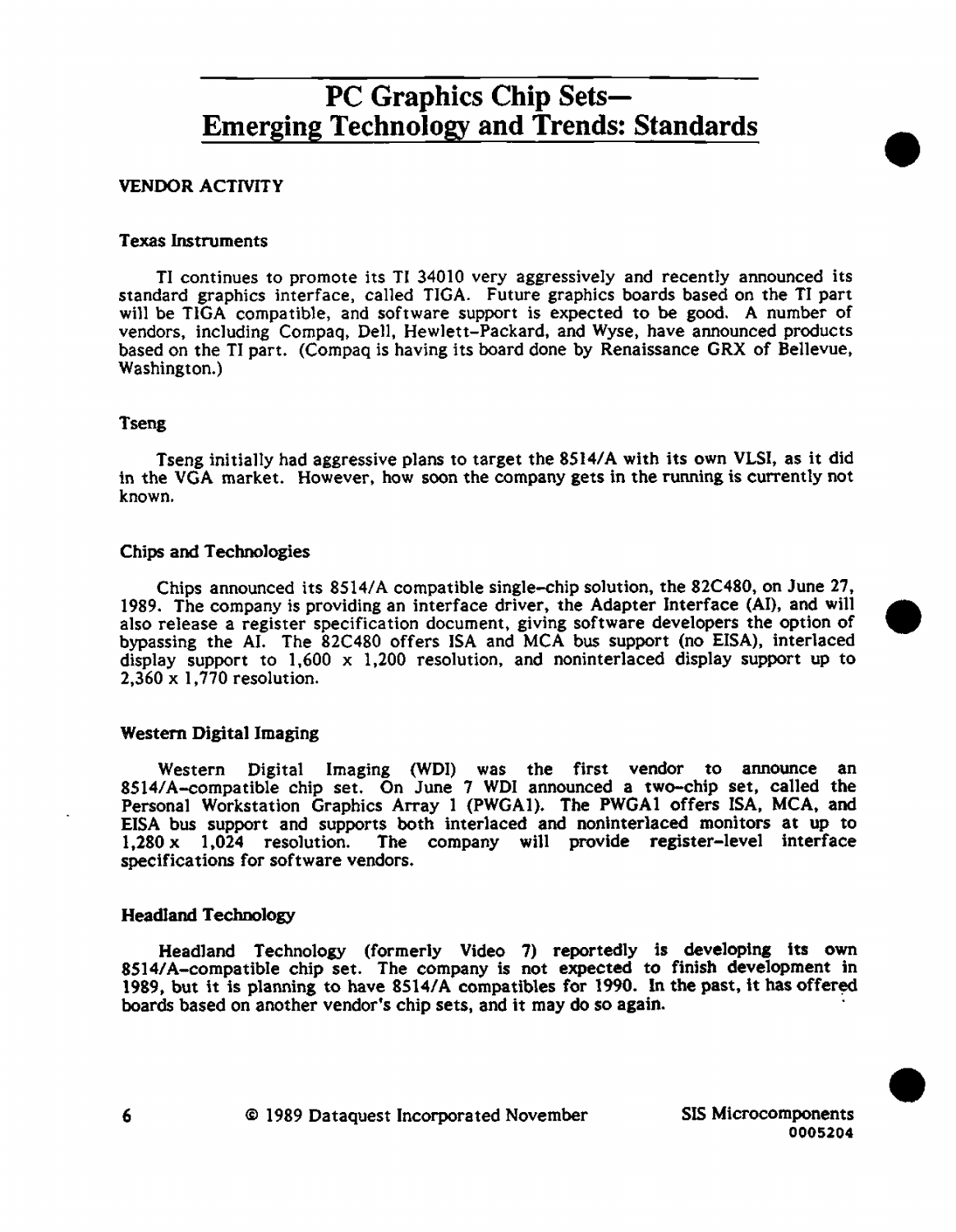### Integrated Information Technology (IIT)

HT is a new Santa Clara, Ca1ifornia-based semiconductor company, the first products of which were math coprocessors. It plans to sell a register-level compatible 8514/A and VGA on a single chip product this year, with plans to sample in August 1989. The fu11-custom single chip will be offered as a 144-pin package. It uses a common memory space for both 8514/A and VGA screens. The part is initially to be sold for less than \$100, and the company plans to come down the price curve aggressively. IIT intends to be in the chip business only; board sales are not anticipated.

#### **TBM**

•

•

•

IBM, the inventor of the 8514/A, has been shipping the product since third quarter 1987, although shipments initia11y were very slow in ramping up. Since then, a significant body of software has been created that supports the device. IBM has shipped more than 100,000 of its 8514/A products and is expected to ship up to 150,000 in 1989 alone. Its backlog is considerable, and there is a wait of several weeks for products. So far, this activity has been without much of a marketing effort. IBM is now aggressively promoting the product for its PS/2 machines; it has no intention of offering it for the PC AT market. Furthermore, IBM is expected to implement it as a chip set on the motherboard of its higher-end PS/2s, starting early next year.

### DATAQUEST ANALYSIS

In the battle between Tl and 8514/A vendors, the question is not really about which is the better part. In Dataquest's opinion, Tl has the more versatile part in general, while the IBM standard is specific to the PC and PS/2 environment. And all claims to the contrary, we believe that the IBM part does quite well—even better in many cases-against the TI part. Because the two choices are at least comparable in performance, we do not believe that performance should be the centerpiece of the argument when discussing the mainstream power-user market. (The TI 34010/34020, we believe, is well suited for certain line-drawing performance demanding markets such as CAD.) The contract of the contract of the contract of the contract of the contract of the contract of the contract of the contract of the contract of the contract of the contract of the contract of the contract of the cont

For the mainstream market, the question is, if IBM compatibility is important, what is the more suitable part for IBM compatibility? The answer is the 8514/A.

But why is IBM compatibility important? Certainly, users will gain the peace of mind that any future software that supports high resolution will run on IBM and compatible hardware. That being the case, why do we need another standard? Dataquest contends that we do not. Establishing yet another standard is tedious and confuses a market that has had enough confusion (particularly with regard to bus structures--MCA versus EISA). With graphics standards aggravating an already tenuous situation, if the industry does not tread carefully, customers could migrate to Apple, Sun, and even IBM itself, at the expense of the IBM-compatible community .

SIS Microcomponents 0005204

© I 989 Dataquest Incorporated November 7

 $\mathcal{A}_{\mathcal{A}}$